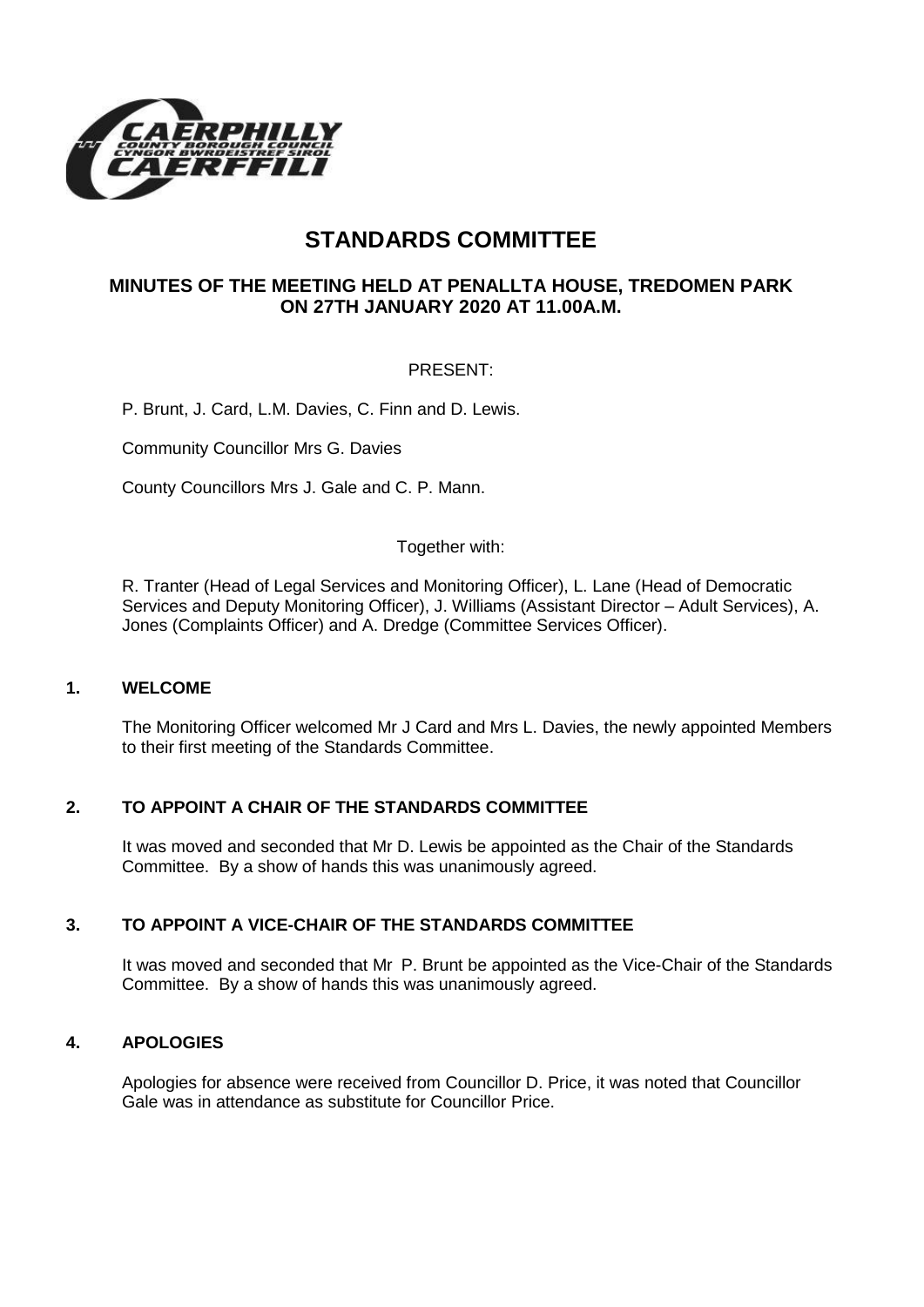#### **5. DECLARATIONS OF INTEREST**

There were no declarations of interest received at the commencement or during the course of the meeting.

#### **6. MINUTES – 9TH OCTOBER 2019**

RESOLVED that the minutes of the meeting held on the 9th October 2019, be approved as a correct record and signed by the Chair.

## **REPORTS OF OFFICERS**

## **7. COMPLAINT MADE TO THE PUBLIC SERVICES OMBUDSMAN FOR WALES**

Consideration was given to the report from the Public Services Ombudsman for Wales on a complaint against Caerphilly County Borough Council which provided an anonymised update on the progress made to date in respect of the recommendations contained therein. The Standards Committee were also asked to consider whether the matter would benefit from further consideration by an appropriate Scrutiny Committee.

Members were advised that the report dated 4th November 2019 (Appendix 1B) contains information which is likely to reveal the identity of the complainant and/or relative. The Committee were asked to consider the Public Interest Test (appendix 1A) and whether the information contained in Appendix 1B should be discussed in exempt session.

The Deputy Monitoring Officer summarised the report and advised that Mr A complained to the Ombudsman about the way in which the Council and the Health Board handled his late mother (Mrs A's) care. He had many concerns. In terms of the Council, Mr A complained about the manner in which it managed Mrs A's admission to a Council owned and managed care home. He complained that it had failed to undertake appropriate capacity assessments or assessments under Deprivation of Liberty Safeguarding (DoLS) arrangements (procedures for those who lack capacity). Mr A was concerned that the professionals involved in his mother's care had not had adequate access to Mrs A's records to enable them to make the correct decisions and assessments.

It was explained that the complaint in respect of the Health Board, was a failure to assess Mrs A's declining dementia appropriately and they had failed to respond appropriately to a possible stroke identified by her GP. Mr A considered that the Health Board failed to undertake appropriate assessments for NHS Funded Continuing Healthcare ("CHC funding") and about the way a POVA1 referral was handled following Mrs A's admission to hospital. Mr A claimed that wet sores on Mrs A's body and how they had been allowed to develop had not been investigated under the POVA process. He further questioned the arrangements for Mrs A's transfer to a different hospital shortly before her death. Mr A also complained about the manner the Council and the Health Board had dealt with his complaints about Mrs A's care.

The Committee noted the conclusions of the Ombudsman in respect of the Council and the Health Board. The Ombudsman concluded that the Council's care home was an appropriate setting for Mrs A when she was placed there and did not uphold this complaint. He also determined that the decision not to convene a formal POVA meeting was appropriate in the overall circumstances of Mrs A's case and so did not uphold this element of Mr A's complaint. Further, the Ombudsman found that Mrs A's care was not compromised at the Council's care home by the lack of full access to Mrs A's records as complained about. In terms of the Heath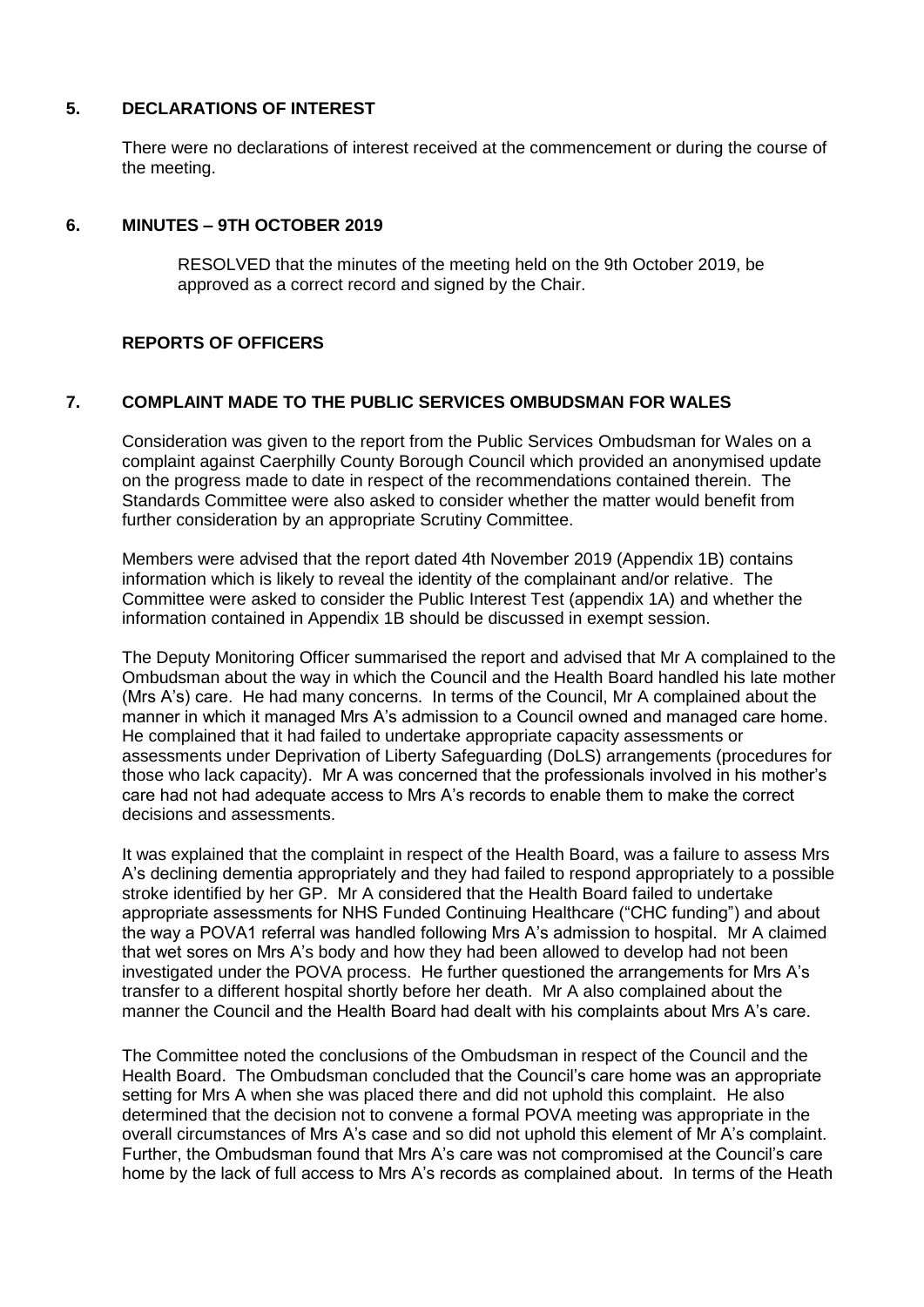Board, he concluded that their investigation, diagnosis and management of Mrs A's dementia was appropriate. He did not uphold this element of the complaint or the complaint about the delay in assessing Mrs A's eligibility for CHC funding. He considered the delay appropriate in order to allow for Mrs A's condition to stabilise. The Ombudsman also found it was necessary to transfer Mrs A to a specialist setting for those dealing with dementia shortly before her death as she was medically fit for discharge and required dementia assessment.

The Ombudsman found that the assessments, services and treatments provided to Mrs A by the Council and the Health Board, following the diagnosis of a probable stroke by her GP, were inadequate. This element of the complaint against both public bodies was upheld. Similarly, the Ombudsman also upheld, as against both bodies, Mr A's complaint about the failure to assess Mrs A's mental capacity with sufficient promptness, or to assess her appropriately under DoLS processes. Finally, the Ombudsman found shortcomings in how both the Council and the Health Board had handled Mr A's complaints. He found there had been inappropriate delays in responding to Mr A and so upheld this complaint.

The Ombudsman recommended that the Council and the Health Board apologise to Mr A for the failings identified. He also recommended that the Council amend its procedures (and training related to such) to ensure staff involved in arranging admissions to care homes were aware of the need to consider the capacity of the individual concerned to agree to the admission. Otherwise, staff should be aware of the need to ensure DoLS processes were followed for those persons lacking capacity.

The recommendations in relation to the Health Board are set out in paragraph 11 and the full recommendations in respect of the actions to be taken by the Council are set out in paragraph 5.12. in the Report. The Standards Committee noted that the Council wrote to Mr A on 23rd December 2019, there had been a slight delay in complying with this recommendation due to work pressures. It was explained that in relation to training and procedures, this information had been provided to the Ombudsman on 2nd July 2019, which was prior to the final report being issued.

The Standards Committee discussed the nature of the questioning likely to occur and felt that on balance they would prefer to consider the public interest test before commencing any further debate on the matter. The Monitoring Officer provided advice regarding the difference between the publicly available report and the full Ombudsman report attached at Appendix 1B which should be treated as exempt. He advised Members of the need to be mindful of the areas of questioning open to them in order to safeguard the continued anonymity of the complainant whilst in public session.

Members considered the public interest test certificate attached at Appendix 1A from the Proper Officer and concluded that on balance the public interest in maintaining the exemption outweighed the public interest in disclosing the information and it was moved and seconded that the public interest test be accepted and the meeting move into exempt session.

RESOLVED that In accordance with Section 100A(4) of the Local Government Act 1972 the public be excluded from the remainder of the meeting because of the likely disclosure to them of exempt information as identified in paragraph 13 of Part 1 of Schedule 12A of the Local Government Act 1972.

Having considered the report from the Public Services Ombudsman for Wales' (Appendix 1B) the Standards Committee unanimously RESOLVED that:-

(i) the report of the Public Services Ombudsman for Wales and the progress made in respect of the recommendations contained therein, be noted;